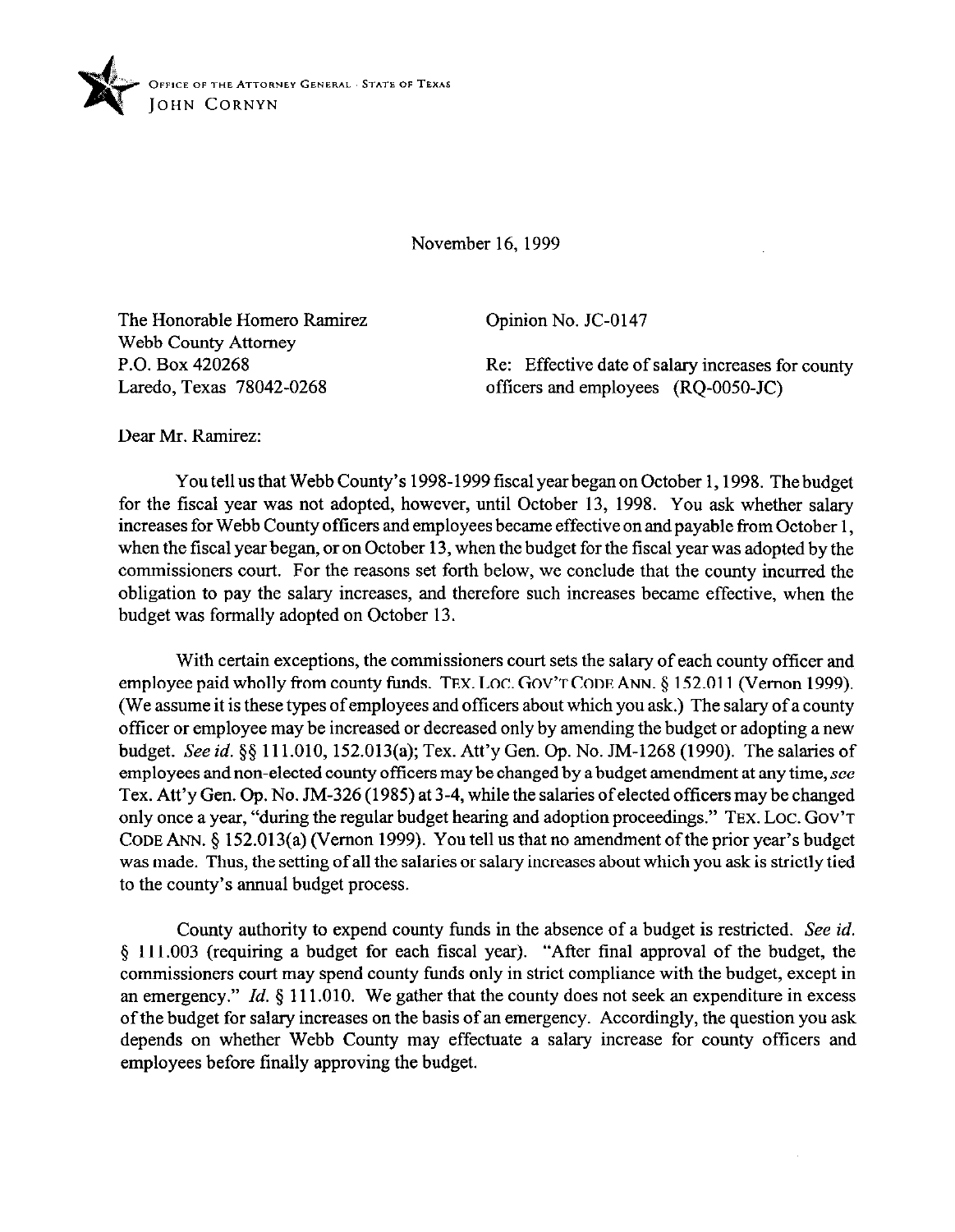A county commissioners court may not grant salary increases to county employees or nonelected county officials without amending the budget, and may not grant salary increases to elected county officials outside of the annual budget adoption procedure. See *id.* 5 152.013(a); Tex. Att'y Gen. Op. No. JM-1268 (1990). The budget statute applicable to Webb County sets out detailed procedures that must be complied with before public funds can be spent. *See* TEX. LOC. GOV'T CODE ANN.  $\S$ § 111.003-010 (Vernon 1999). After the county judge has prepared the budget, a copy of the budget must be filed with the county clerk and be made available for inspection by any taxpayer. *Id.* § 111.006. The commissioners court must hold a public hearing, which any county taxpayer may attend and in which taxpayers may participate. *Id.* § 111.007(a). At the conclusion of the public hearing, the commissioners court must take action on the proposed budget, with any changes it considers prudent. *Id.* 5 111.008. On final approval of the budget by the commissioners court, the court must file the budget with the county clerk. *Id.* § 111.009. Only upon final approval may the county levy taxes and spend funds in accordance with the budget. *Id.* 5 111.010. This process allows public scrutiny of proposed expenditures and promotes government accountability to the taxpayers before tax revenues may be committed. The process recognizes "that tax paying citizens have a vital interest in the appropriation and expenditure of public funds." Tex. Att'y Gen. Op. No. V-103 (1947) at 3. To permit salary changes to the budget to be effective before final action by the commissioners court subverts this process, reduces government accountability, and inhibits taxpayers' rights to participate in the process of spending public funds.

Our conclusion that the obligation to pay salary increases were incurred and effective as of the date of final adoption of the budget is confirmed by other salary related provisions applicable to elected county officers. As we have said, the salaries of elected county officers must be set "at a regular meeting of the court during the regular budget hearing and adoption proceedings." **TEX.**  Loc. Gov't Code Ann. § 152.013(a) (Vernon 1999). The adoption of the budget triggers the salary grievance procedure available to elected county officers. See Tex. Att'y Gen. Op. No. DM-405 (1996) at 4. "Before tiling the annual budget with the county clerk, the commissioners court shall give written notice to each elected county and precinct officer of the officer's salary and personal expenses to be included in the budget." TEX. LOC. GOV'T CODE ANN. § 152.013(c) (Vernon 1999). Any officer who is dissatisfied with the budgeted salary may appeal to a grievance committee. *Id.*  9 152.016(a). If the grievance committee recommends a salary increase, "the commissioners court shall include the increase in the budget before the budget is tiled and the increase takes effect in the next budget year." *Id. 5* 152.016(c).

Sections 111.035 and 111.064 of the Local Government Code permit some counties to make certain expenditures in the absence of a budget: "Until a budget for a fiscal year is adopted by the commissioners court, the county may not make payments during that fiscal year except for emergencies and for *obligations legally incurred before the first day* of the fiscal year for salaries, utilities, materials, and supplies." *Id.* 5 111.035 (emphasis added); see also *id.* 5 111.064. Section 111.035 applies only to a county with a population of 225,000 or more, see *id.* 5 111.03 1, and section 111.064 applies to a county with a population of 125,000 or more but only if the county chooses to operate under the budget provisions of subchapter C of chapter 111 of the Local Govennnent Code, see *id. 5* 111.061.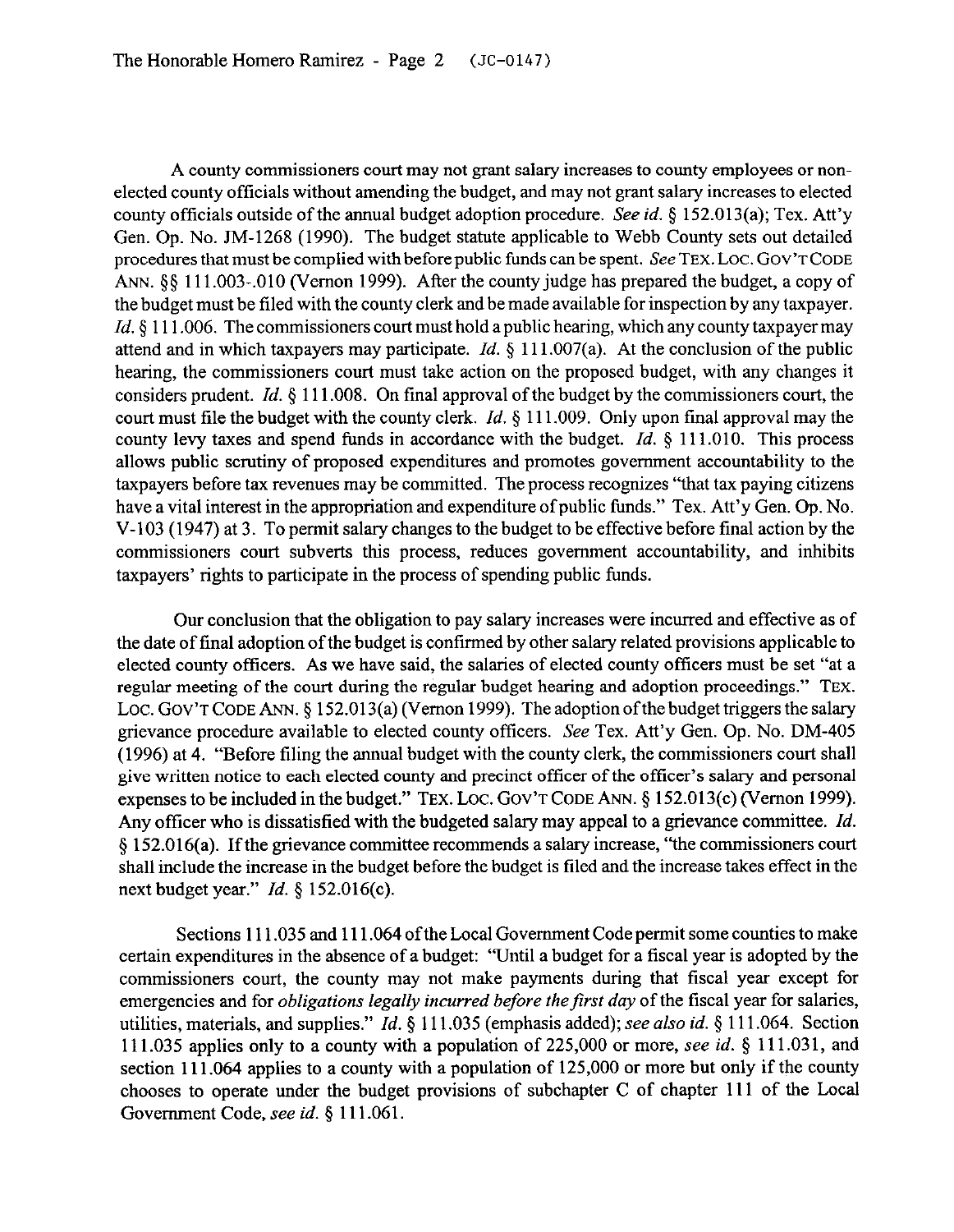These statutes permit some counties to expend funds during an interim period after one budget has expired and before the next has been adopted only for emergencies or for obligations "legally incurred before the first day of the fiscal year." *Id.* §§ 111.035, .064. A budget amendment adopted before the fiscal year end increasing salaries would be an obligation "legally incurred before the first day of the fiscal year." *Id.* 111.035, ,064. However, because the salary increases you ask about are tied to the adoption of a new budget, and, as we have said, the obligation for salary increases under the new budget is not incurred until the budget is approved, in this instance after the first day of the new fiscal year, these statutes are not pertinent. Moreover, sections 111.035 and 111.064 do not apply to Webb County. Webb County does not have a population of 225,000 or more, and though its population is more than 125,000, you tell us that it has chosen to operate under the budget provisions of subchapter A of the Local Government Code rather than subchapter C.

We do not mean to suggest that in the absence of express statutory authority to expend funds, a county may never be found liable for obligations incurred during a budget interim or lapse. "It is the established law in this state that counties and municipalities will not be permitted to accept and utilize property or services and evade the payment of a reasonable compensation therefor, because of an alleged technical defect in their procurement." *Wailer County v. Freelove,* 210 S.W.2d 602, 604-05 (Tex. Civ. App.-Galveston 1948, writ ref d n.r.e.) (holding county liable for architect's fees even though budget did not provide for expenditure for fees); *Harris County v. Neville, 84* S.W.2d 834 (Tex. Civ. App.-Beaumont 1935, no writ) (holding county liable for deputy sheriff's salary for services performed in absence of budget appropriation but with knowledge and acceptance of commissioners court). While an employee or officer may sue to recover unpaid salary under a quantum meruit theory of liability, such an action is but a common law remedy for contract claims and does not speak to the effective date of salary increases adopted as part of the county's budget process.

We also conclude that a salary increase adopted on October 13 may not be made retroactive to October 1, the beginning of the fiscal year. Since the obligations were not incurred until the budget was approved on October 13, payments dating from October 1 would constitute additional payments for work already performed in violation of article III, section 53 ofthe Texas Constitution. Article **III,** section 53 provides that "[tlhe Legislature shall have no power to grant, or to authorize any county or municipal authority to grant, any extra compensation, fee or allowance to a public officer, agent, servant or contractor, after service has been rendered, or a contract has been entered into, and performed in whole or in part." **TEX. CONST.** art. III, § 53. The effect of this provision is that a salary increase authorized by a commissioners court must operate prospectively from the time of the authorization. *See Pierson* v. *Galveston County,* 131 S.W.2d 27,29 (Tex. Civ. App.-Austin 1939, no writ); Tex. Att'y Gen. Op. Nos. JM-1113 (1989) at 2-3; H-11 (1973) at 4.

For example, in Attorney General Opinion IM-1113, this office considered whether employee pay raises authorized by a commissioners court in the middle of a budget year could be made retroactive to the beginning of the budget year. Tex. Att'y Gen. Op. No. JM-1113 (1989) at l-2. Funds had been budgeted for raises when the budget was approved, but the particular raises themselves were not approved until several months later in the budget year. This office concluded